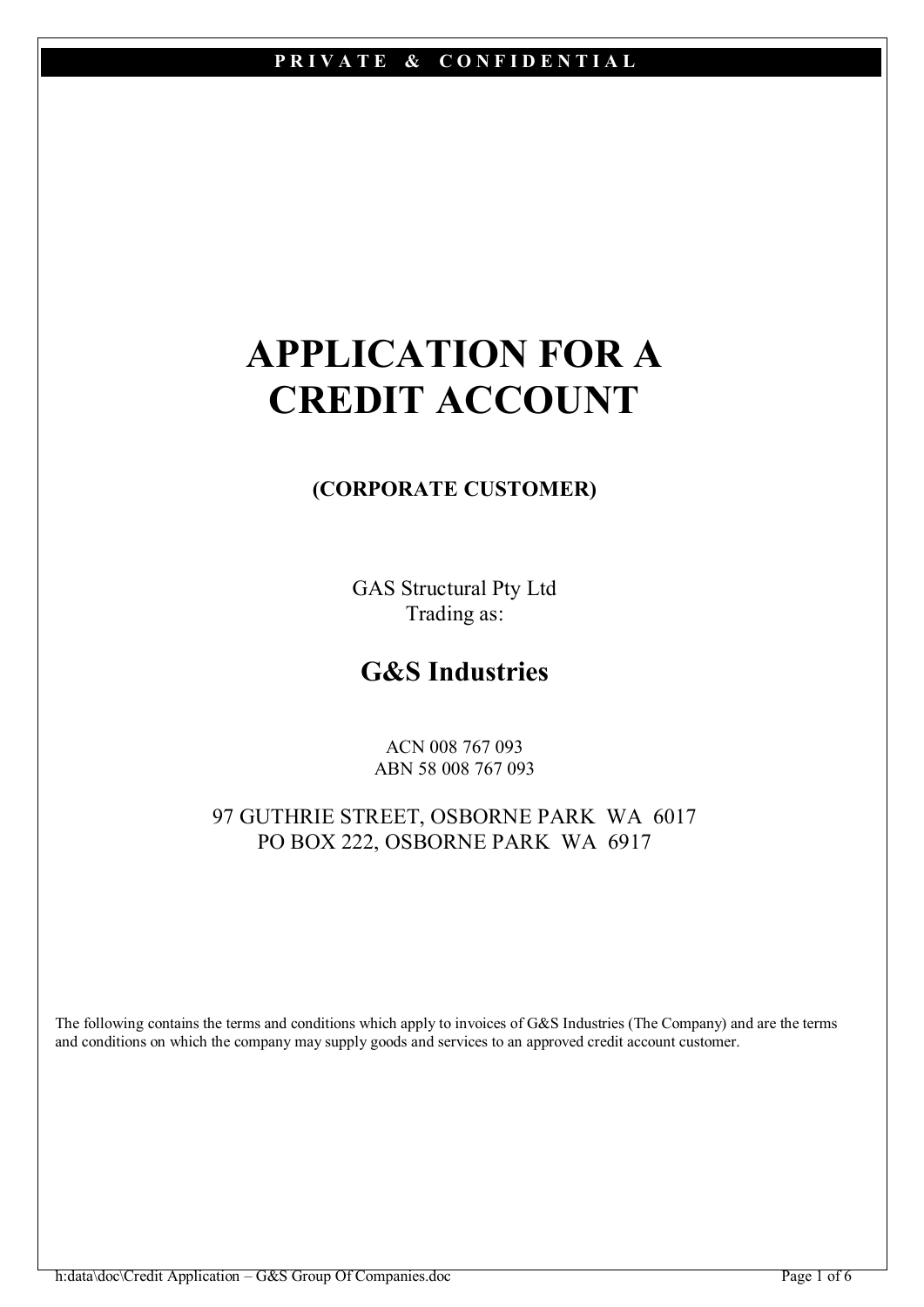

G&S Industries Group Of Companies:<br>G.A.S. Structural Ptv. Ltd ABN:58 G&S Industries Group Of Companies:<br>G.A.S. Structural Pty. Ltd ABN:58 008 767 093<br>G&S Switchboard Services Ptv. Ltd. ABN:36 009 289 892 G&S Switchboard Services Pty. Ltd. ABN:36 009 289 892 Osborne Park Welding Supplies Pty. Ltd. ABN:89 009 341 495  $\blacksquare$   $\blacksquare$   $\blacksquare$   $\blacksquare$   $\blacksquare$   $\blacksquare$   $\blacksquare$   $\blacksquare$   $\blacksquare$   $\blacksquare$   $\blacksquare$   $\blacksquare$   $\blacksquare$   $\blacksquare$   $\blacksquare$   $\blacksquare$   $\blacksquare$   $\blacksquare$   $\blacksquare$   $\blacksquare$   $\blacksquare$   $\blacksquare$   $\blacksquare$   $\blacksquare$   $\blacksquare$   $\blacksquare$   $\blacksquare$   $\blacksquare$   $\blacksquare$   $\blacksquare$   $\blacksquare$   $\blacks$ Kenwick Nominees Pty. Ltd. ABN:76 061 602 853 C.S.G. Property Trust Pty. Ltd. ABN:96 621 891 062

Reg. Office: 97 Guthrie Street, Osborne Park, WA 6017 Reg. Mail: PO Box 222, Osborne Park, WA 6917 Phone: 61-8-9446-8044, 61-8-9446-8266 Fax: 61-8-9446-5456<br>Email: info@esindustries.com.au  $info(\hat{a})$ gsindustries.com.au

#### APPLICATION FOR 30 DAY CREDIT ACCOUNT PRIVATE & CONFIDENTIAL

*(THIS FORM VALID FOR USE AFTER 1ST SEPTEMBER 2012)* 

#### ACCOUNT TO BE OPENED IN THE NAME OF ("THE CUSTOMER") (REGISTERED NAME):

| <b>AUSTRALIAN BUSINESS NUMBER (ABN):</b>                                                          |                              |                                                                 |                                 |  |  |  |  |
|---------------------------------------------------------------------------------------------------|------------------------------|-----------------------------------------------------------------|---------------------------------|--|--|--|--|
|                                                                                                   |                              |                                                                 |                                 |  |  |  |  |
| <b>REGISTERED ADDRESS:</b>                                                                        |                              |                                                                 |                                 |  |  |  |  |
|                                                                                                   |                              |                                                                 |                                 |  |  |  |  |
| <b>TYPE OF BUSINESS</b>                                                                           |                              |                                                                 |                                 |  |  |  |  |
| DATE OF INCORPORATION: $\sqrt{1}$ $\sqrt{2}$ STATE OF INCORPORATION: W.A.<br>INCORPORATED COMPANY |                              |                                                                 |                                 |  |  |  |  |
| PROPRIETARY COMPANY                                                                               |                              | LIMITED COMPANY $\Box$ PUBLIC COMPANY $\Box$ PAID UP CAPITAL \$ |                                 |  |  |  |  |
| PARTNERSHIP $\Box$                                                                                | GOVERNMENT DEPT/AUTH. $\Box$ |                                                                 |                                 |  |  |  |  |
| <b>DIRECTORS / PARTNERS</b>                                                                       |                              |                                                                 |                                 |  |  |  |  |
| <b>NAME</b><br>NO.                                                                                | <b>TITLE</b>                 | <b>HOME ADDRESS</b>                                             | PHONE / MOBILE DRIVER'S LICENCE |  |  |  |  |
| $\frac{1}{ }$                                                                                     |                              |                                                                 |                                 |  |  |  |  |
| $\overline{2}$ .                                                                                  |                              |                                                                 |                                 |  |  |  |  |
| 3.                                                                                                |                              |                                                                 |                                 |  |  |  |  |
| ACCOUNTANT: <u>ACCOUNTANT: ACCOUNTANT:</u>                                                        |                              |                                                                 |                                 |  |  |  |  |
| MAILING ADDRESS FOR CORRESPONDENCE / ACCOUNTS:                                                    |                              |                                                                 |                                 |  |  |  |  |
|                                                                                                   |                              |                                                                 |                                 |  |  |  |  |
| <b>DELIVERY ADDRESS:</b>                                                                          |                              |                                                                 |                                 |  |  |  |  |
| <b>EMAIL ADDRESS FOR ACCOUNTS:</b>                                                                |                              |                                                                 |                                 |  |  |  |  |
| <b>EMAIL ADDRESS FOR SALES:</b>                                                                   |                              |                                                                 |                                 |  |  |  |  |
| PREVIOUS COMPANY OF TRADING NAME(S) (IF ANY):                                                     |                              |                                                                 |                                 |  |  |  |  |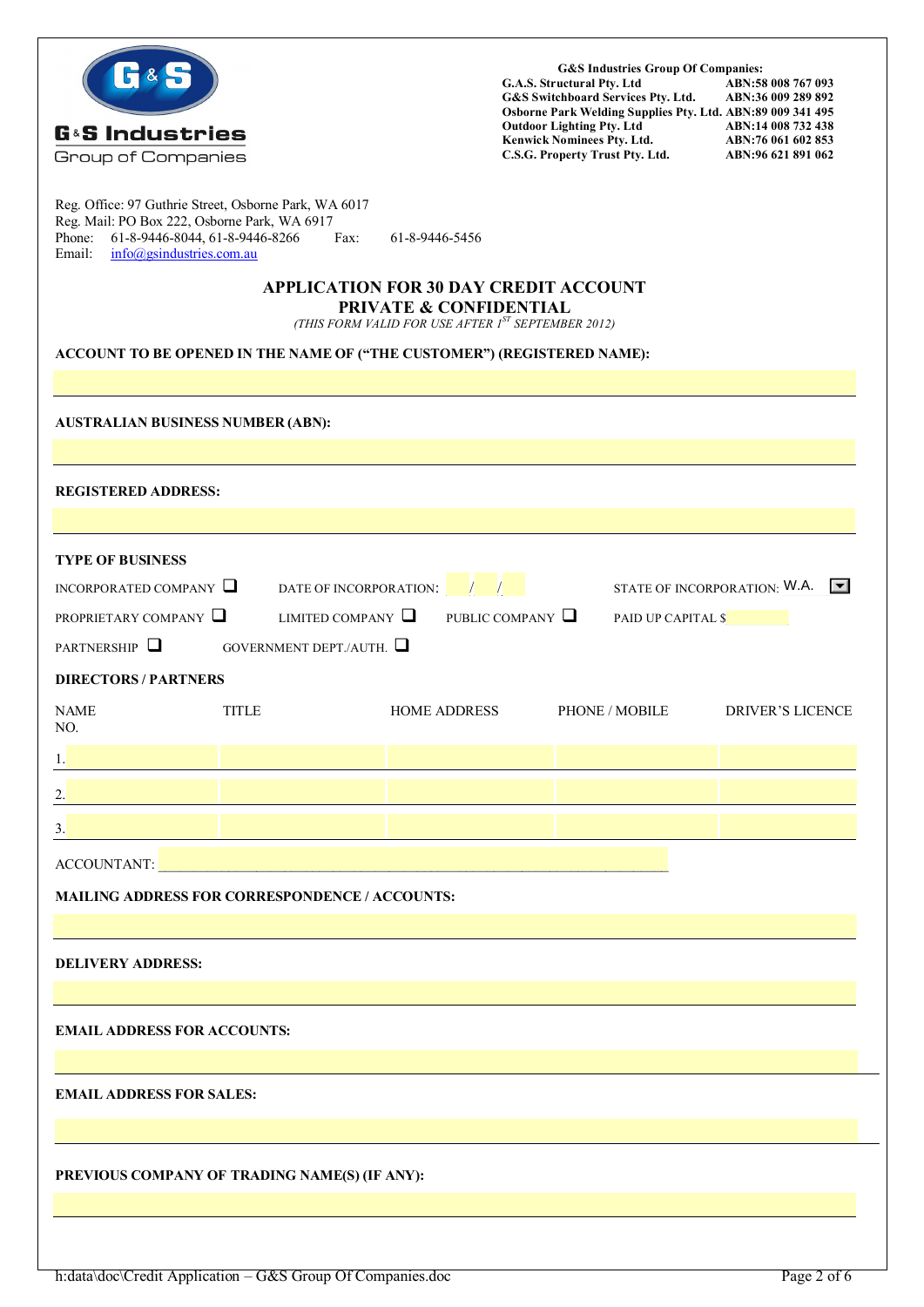| PARENT / HOLDING COMPANY NAME & ADDRESS (IF ANY):                                                                              |                                                |                                                  |             |  |  |
|--------------------------------------------------------------------------------------------------------------------------------|------------------------------------------------|--------------------------------------------------|-------------|--|--|
|                                                                                                                                |                                                |                                                  |             |  |  |
| <b>BANK ACCOUNT INFORMATION</b><br><b>BANK</b><br><b>BRANCH</b>                                                                |                                                | BSB NUMBER ACCOUNT NUMBER                        |             |  |  |
|                                                                                                                                |                                                |                                                  |             |  |  |
| <b>GENERAL INFORMATION</b>                                                                                                     |                                                |                                                  |             |  |  |
| ESTIMATED MONTHLY PURCHASES:                                                                                                   | $\mathbb{S}$ and $\mathbb{S}$ and $\mathbb{S}$ | ORDER NUMBERS TO BE USED: YES $\Box$ / NO $\Box$ |             |  |  |
| PURCHASING OFFICER:                                                                                                            |                                                | ACCOUNTS CONTACT:                                |             |  |  |
| PHONE: FAX: FAX:                                                                                                               |                                                |                                                  | PHONE: FAX: |  |  |
| BUISNESS CONTACT:                                                                                                              |                                                |                                                  |             |  |  |
| PHONE <b>Example 2</b> FAX:                                                                                                    |                                                |                                                  |             |  |  |
|                                                                                                                                |                                                |                                                  |             |  |  |
| <b>BUSINESS REFERENCES</b>                                                                                                     |                                                |                                                  |             |  |  |
| <b>COMPANY</b>                                                                                                                 | <b>CONTACT</b>                                 | <b>PHONE</b>                                     | <b>FAX</b>  |  |  |
| 1.                                                                                                                             |                                                |                                                  |             |  |  |
| 2.                                                                                                                             |                                                |                                                  |             |  |  |
| 3.                                                                                                                             |                                                |                                                  |             |  |  |
|                                                                                                                                |                                                |                                                  |             |  |  |
| OFFICE USE ONLY<br>REFERENCES - COMMENTS                                                                                       |                                                |                                                  |             |  |  |
| 1.<br><u>a sa barang sa mga barang sa mga barang sa mga barang sa mga barang sa mga barang sa mga barang sa mga barang sa </u> |                                                |                                                  |             |  |  |
| 2.                                                                                                                             |                                                |                                                  |             |  |  |
| 3.                                                                                                                             |                                                |                                                  |             |  |  |
|                                                                                                                                |                                                | DATE:<br>$\frac{1}{1-\frac{1}{2}}$               |             |  |  |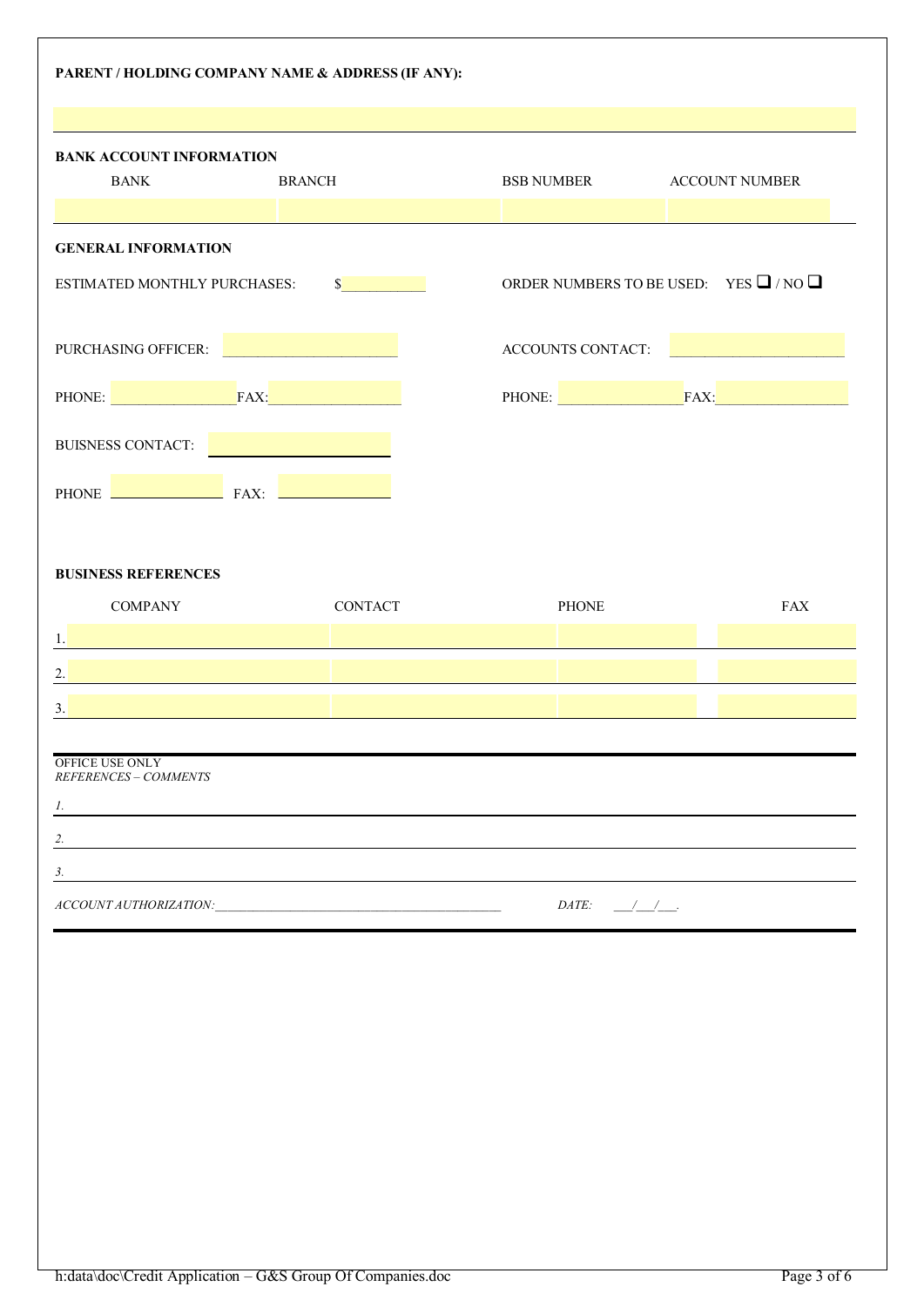### CONDITIONS OF SALE PLEASE READ CAREFULLY BEFORE SIGNING

The below Conditions of Sale shall apply to all sales of goods by G&S Industries Group Of Companies ("G&S") to the customer named within this document ("THE CUSTOMER").

I / We the undersigned hereby request that G&S Industries Group Of Companies supply goods and or services to the said applicant in consideration of G&S Industries Group Of Companies as follows:

- 1. That all information contained herein is true and correct in every particular and that all material facts have been disclosed to G&S Industries Group Of Companies.
- 2. The parties acknowledge that the contract embodied herein is made in the State of Western Australia and shall be governed by the laws of that State and agree to submit themselves to the jurisdiction of the Courts of that State.
- 3. That payment for all goods and / or services supplied by G&S Industries Group Of Companies will be made strictly no later than the expiration of one calendar month following the month of the sale. Time shall be of the essence.
- 4. If the payment to G&S is tendered by way of cheque or other negotiable instrument, payment shall be deemed to have been made on the date in which the cheque or other negotiable instrument is cleared by G&S's bankers.
- 5. The goods are to be at the customer's risk and expense from the making of the contract; notwithstanding the passing of risk, the property in the goods ordered does not pass to the customer until payment in full to G&S of all moneys owing for the goods and in respect of the goods has been tendered.
- 6. G&S's property rights to the goods will not be affected by the fact that the goods become fixtures attached to the premises of the customer or a third party. If G&S enter the premises of the customer or a third party for the purpose of reclaiming possession of the goods of the customer and incur any liability to any occupier of the premises in connection with that entry, the customer must indemnify G&S from that liability.
- 7. Until the customer has tendered payment in full of all moneys owing to G&S for those goods and in respect of the goods, the customer must hold those goods as bailee for G&S and must, if requested by G&S, keep the goods separate from any other goods of the customer and distinctively marked as the property of G&S. The customer is entitled to re-sell the respective good in the ordinary course of its business to a sub-purchaser and that sub-purchaser will obtain good title, but as between the customer and G&S, the customer will hold the proceeds of that re-sale as trustee for G&S and in the event that payment in full to G&S of all moneys owing for the goods and in respect of the goods is not made by the customer to G&S, the customer will be deemed to have sold as agent of G&S and must account to G&S accordingly. If the applicant is a company then provision of a trading account pursuant to this application is subject to and conditional upon the applicant's directors executing guarantee in the form approved by G&S Industries Group Of Companies.
- 8. The undersigned and any director or principal of the application have never been bankrupt and are solvent and are able to pay all their debts as they fall due and have not made any compromise or arrangement with their creditors and no application has been made or proposed to summon a meeting of their creditors or any class of them.
- 9. If the customer defaults in making payment to G&S in accordance with these conditions of sale or, (being a corporation), has a Receiver, Receiver and Manager, Administrator, Liquidator (provisional or otherwise) or Controller appointed, or (being a natural person), commits an act of bankruptcy, dies or becomes of unsound mind or permanently disabled:
	- (a) the entire sum owing by the customer to G&S, for all of the goods sold by G&S to the customer, shall become due and payable immediately and the customer shall not thereafter be entitled to purchase goods on credit from G&S unless G&S has agreed to the same in writing, in which case, unless a contrary intention is shown in such agreement, the payment obligations contained which such default arose; and
	- (b) G&S may in its absolute discretion debit the customer's account with:
		- (i) Interest calculated on the portion of the customer's account overdue from time to time at the rate of 2% per month from the date on which such default arose; and
		- (ii) all collection fees and commissions, administrative costs, out of pocket expenses and legal costs (calculated on a solicitor and own client basis) incurred by G&S as a direct or indirect consequence of such a default.
	- (c) G&S, its employees, servants and / or agents hereby authorized by the customer to enter the customer's premises and retake possession of those goods for which payment has not been made without becoming liable for any loss occasioned thereby. Upon retaking possession of those goods for which payment has not been made, G&S shall within a reasonable time inspect these goods and credit the customer's account with such sum as G&S in its absolute discretion considers to be a fair and reasonable value of the said goods after making due allowance for the price for which those goods were sold to the customer, the condition of the goods at the time of repossession and the costs incurred by G&S in connection with the repossession sorting and examination of the goods.
- 10. The applicant hereby authorises and permits G&S Industries Group Of Companies to make independent enquiries of third parties concerning the applicant's financial standing and for the purposes of this clause authorises and permits such third parties to supply such information notwithstanding any confidentiality or privilege which applies to the information sought.
- 11. By accepting delivery of goods and / or services provided in whole or in part, the customer acknowledges having purchased the goods subject to the conditions of sale as set out.
- 12. G&S shall not be obligated to recognize nor shall it be responsible in law or in equity for any credit claims pertaining to short delivery or claims pertaining to damaged goods unless the Customer has given written notice to G&S within seven days of the date on which the goods in question were delivered to or collected by the customer.
- 13. Should the customer consider that it has any claim (other than claims of the nature referred to in clause 8. above) against G&S which, having regards to these terms herein, it is entitled to make, it shall;
	- (a) immediately upon becoming aware of the circumstances giving rise to such a claim, notify G&S of the nature of the claim; and (b) allow G&S, its servants or agents full and free access to the goods in relation to which the claim us made (or the place where the goods have been installed or used) for the purpose of conducting such tests and examinations as G&S may in its absolute discretion consider necessary to determine whether the claim is justified or not.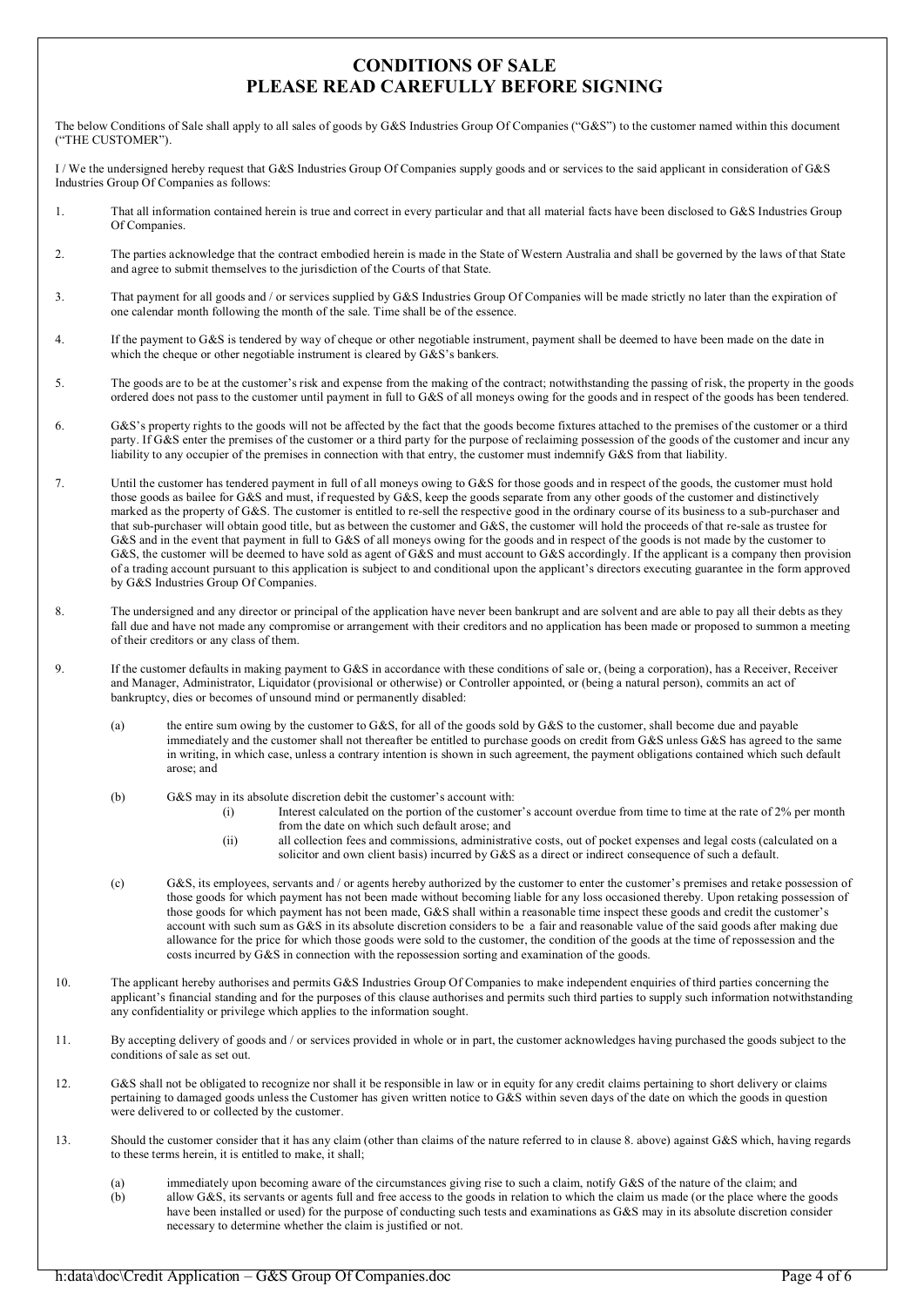#### 14. The customer acknowledges and agrees with G&S that:

- (a) methods and conditions of application and use of the goods supplied by  $G&S$  are beyond the control of  $G&S$ ; any advice, recommendation, information or services provided by  $G&S$ , its employees, servants or agents re
- any advice, recommendation, information or services provided by G&S, its employees, servants or agents regarding the goods sold or the methods and conditions of application and use of the goods sold shall not be construed to be contractual conditions or warranties; and
- (c) G&S shall not subject to the warranties incorporated herein pursuant to Clause 14 hereof be liable to the customer for any lesser damage sustained by the customer as a consequences of any incorrect advice, recommendation, information or services provided by G&S, its employees, servants or agents regarding the goods sold or the method or conditions of application and use of the goods sold whether such loss was caused by any act of negligence, act of recklessness or any breach of any duty of care which may be owed to the customer by G&S, its employees, servants or agents.
- 15 Subject to the warranties incorporated herein pursuant to Clause 14 hereof, the total liability of G&S, its employees, servants or agents in limited to one or the other of the following at the option of G&S;
	-
	- a) the replacement of the goods supplied of the supply of equivalents goods; or the payment of the cost of replacing the goods or of acquiring equivalent goods b) the payment of the cost of replacing the goods or of acquiring equivalent goods; and does not extend to consequential loss or damage.

#### 16 ORDERS

Any quotation made by G&S to the customer from time to time shall not be construed or operate as an offer or obligation to sell but shall be an invitation to treat only and G&S reserves the right to accept or reject in its absolute discretion any order which may be received by it. Until such time as G&S accepts in writing an order submitted by the customer it shall not be obliged to supply to the customer the goods so ordered PROVIDED ALWAYS that if at any time the customer goes into default in respect of its payment obligations hereunder G&S may cancel or suspend any incomplete order that has been accepted by G&S without being liable to the customer in any way whatsoever AND FUTHER PROVIDED that G&S shall not under any circumstances be responsible to the customer for a breach of its obligation to supply goods pursuant to an order that it has accepted which failure to supply is caused by matters beyond the reasonable control (including by without limiting the generality of the foregoing) acts of God, acts of any government failure, strikes or lockouts, inability to obtain necessary supplies and the like and other force majeure occurrences.

#### 17 WAIVER

No waiver by G&S of any one breach of these General Conditions of Sale shall operate as a waiver of another breach of the same or of any other Conditions of Sale and the doing and/or omission of any act, matter or thing whatsoever by G&S, its employees, servants or agents (which but for this clause ought or might amount to a waiver of G&S' rights in respect of any such breach or default) shall not operate nor be deemed to be a waiver in any way of G&S's rights and powers in respect of such breach or default any rule of law or equity notwithstanding.

#### 18 WHOLE AGREEMENT

The document and any warranties implied by law which are not capable of being excluded or modified embody the entire understanding and the whole agreement between the parties hereto relevant to the subject matter hereof and, subject to the expressed terms contained on any written customer order and written acceptance thereof (which shall only apply to that particular order) all previous negotiations, representations, warranties, arrangements and statements (if any) whether expresses or implied, including any collateral agreement or warranty with reference to the subject matter hereof or the intentions of either of the parties hereto are merged herein and otherwise are hereby excluded and cancelled.

#### 19 AGREEMENT UNDER TO PRIVACY ACT 1968

The customer, being an applicant for credit, and the signatories to this application (The Signatory) agree that G&S may:

- a) give a credit reporting agency personal information including identity particulars (as permitted by the Privacy Commissioner's determination issued under s.18E(3)); the fact that the customer has applied for credit and the amount, the fact the G&S is a current credit provider to the customer advice that payments are have become overdue for more than 60 days and collection action has commenced; advice that payments are no longer overdue; advice that cheques drawn by the customer have been dishonored more than once; in specified circumstances that in the opinion of G&S the customer has committed a serious credit infringement and, that credit provided to the customer by G&S has been paid or otherwise discharged;
- b) receive a consumer credit report from a credit reporting agency and use the report for the purpose of; assessing an application made by the customer for commercial credit, assessing whether to accept the Signatory as a guarantor in respect of either a loan provided by G&S to a person other than the guarantor or a loan for which an application has been made by a person other than the proposed guarantor to G&S; and, the collection of payments that are overdue in respect of commercial credit provided to the customer by G&S;
- c) give to or receive from another credit provider (including a bank) a report about the customer's or Signatory's consumer credit worthiness, credit standing, credit history or credit capacity for the purpose of: assessing an application by the customer for credit, notifying other credit providers of a default by the customer or Signatory; exchanging information with other credit provider as to the status of credit with G&S where the customer or Signatory is in default with other credit providers; and, assessing the customers or Signatory's credit worthiness.
- 20 Property in goods does not pass to the customer until:
	- (a) the customer has paid the customer price in full;
		- (b) there is no customer's debt outstanding to the seller.
- 21 The customer shall pay to the seller the costs and expenses incurred by the seller of solicitors, legal advisors, mercantile agents acting on the seller's behalf in respect of any recovery or attempted recovery of either the purchaser's debt or possession of the goods (whether in whole or in part and the amount payable shall form of the purchaser's debt).